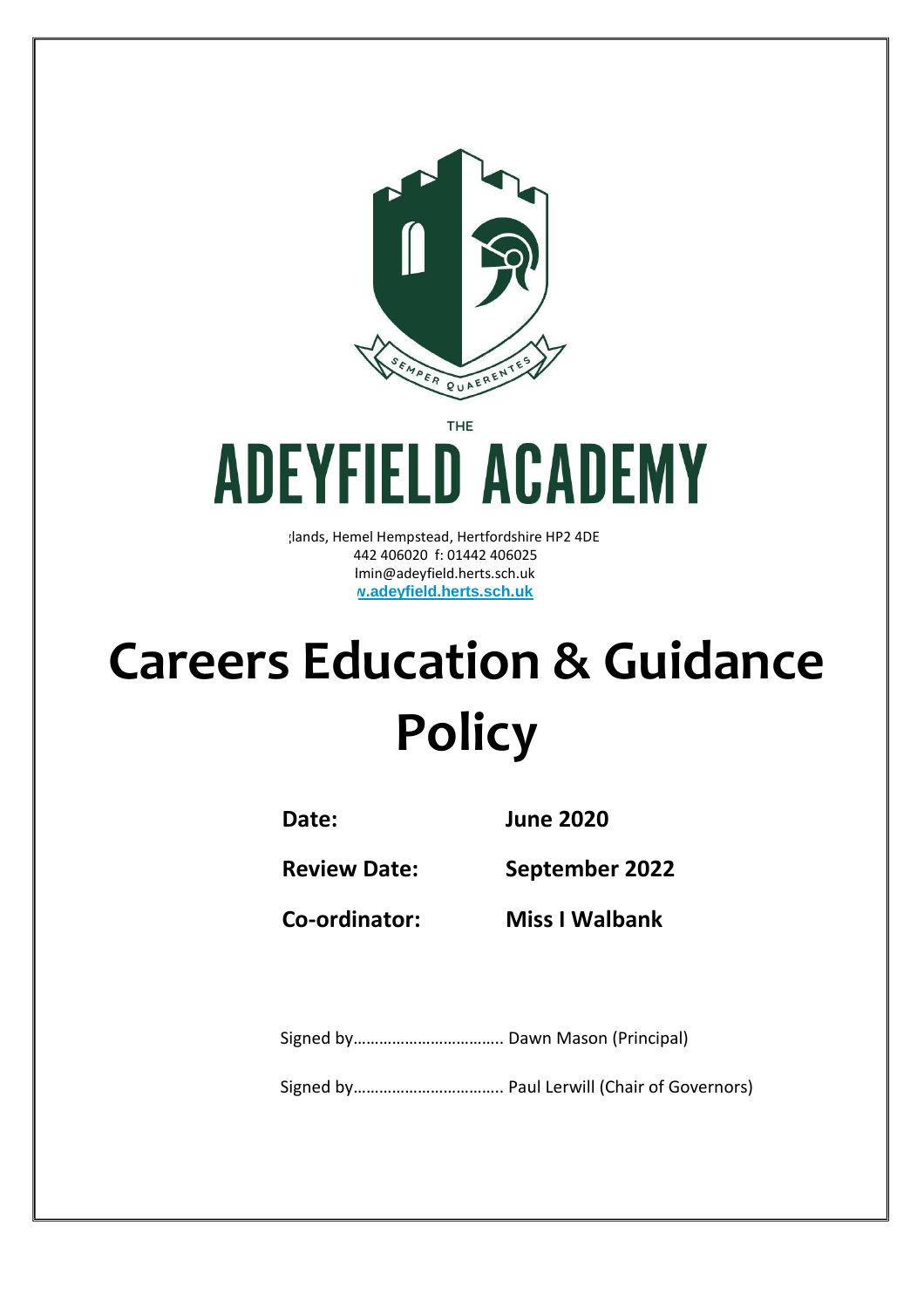#### **1. Policy Statement**

The CEIAG programme at The Adeyfield Academy seeks to help students make informed choices and transitions affecting their future education, training and employment. Specifically it is concerned with promoting self-awareness, self-development and personal assessment. It is based on the 8 Gatsby benchmarks for effective careers provision, for which we are recognised as being compliant with all 8 benchmarks.

It aims to prepare young people for their working lives by enabling them to review previous transitions, their interests, aptitudes and preferred approaches to learning and to identify targets for developing skills to prepare for future choices and transition. The programme enables young people to develop the career management skills of decision-making, action planning and selfpresentation.

The Adeyfield Academy wants to ensure every child leaves school prepared for life in modern Britain. This means developing in every young person the values, skills and behaviours they need to get on in life. All children should receive a rich provision of classroom and extra-curricular activities that develop a range of character attributes, which underpin success in education and employment.

The Adeyfield Academy is committed to ensuring that students receive high quality, independent careers guidance to help pupils emerge from school more fully rounded and ready for the world of work. We want to ensure our young people are well informed when making subject and career decisions.

Students are entitled to access our independent careers provision through Herts YC at any time from Year 7. Formal careers appointments for all students begin during Year 10.

At Key Stage 3, we aim to develop the skills and confidence needed to make realistic and informed decisions about KS4 courses and develop an understanding of self in relation to future roles and an understanding of work, training and continued education. Students are encouraged to improve self-awareness through encouraging the students to review their own interests, aptitude and preferred approaches to learning and preferred subjects.

At Key Stage 4, we aim to develop the skills and confidence to make realistic and informed decisions about their future beyond compulsory schooling and develop the skills necessary to manage the transition from KS4 into the Sixth Form or FE, training or employment. We encourage students to participate in all opportunities. We also ensure they develop their research skills so they can find out the information they need to make career choices. Students are supported in understanding how to write a CV and its importance in the interview process.

At Key Stage 5, our programme develops the skills acquired at Key Stage 4 to ensure students are fully informed about higher education and training opportunities, and the portfolios required for these. Students are encouraged to develop their understanding of independence and independent living ready for the next stage in their life both in and out of education. Links with employers, trainers and financial support continue to develop to ensure students are fully prepared for their next steps.

Our CEIAG programme is embedded across the whole-school curriculum. Each faculty aims to ensure it provides opportunities to explore career pathways within their subject areas. Additionally choices, options, opportunities and pathway discussions and investigations are explored within the PSHE programme.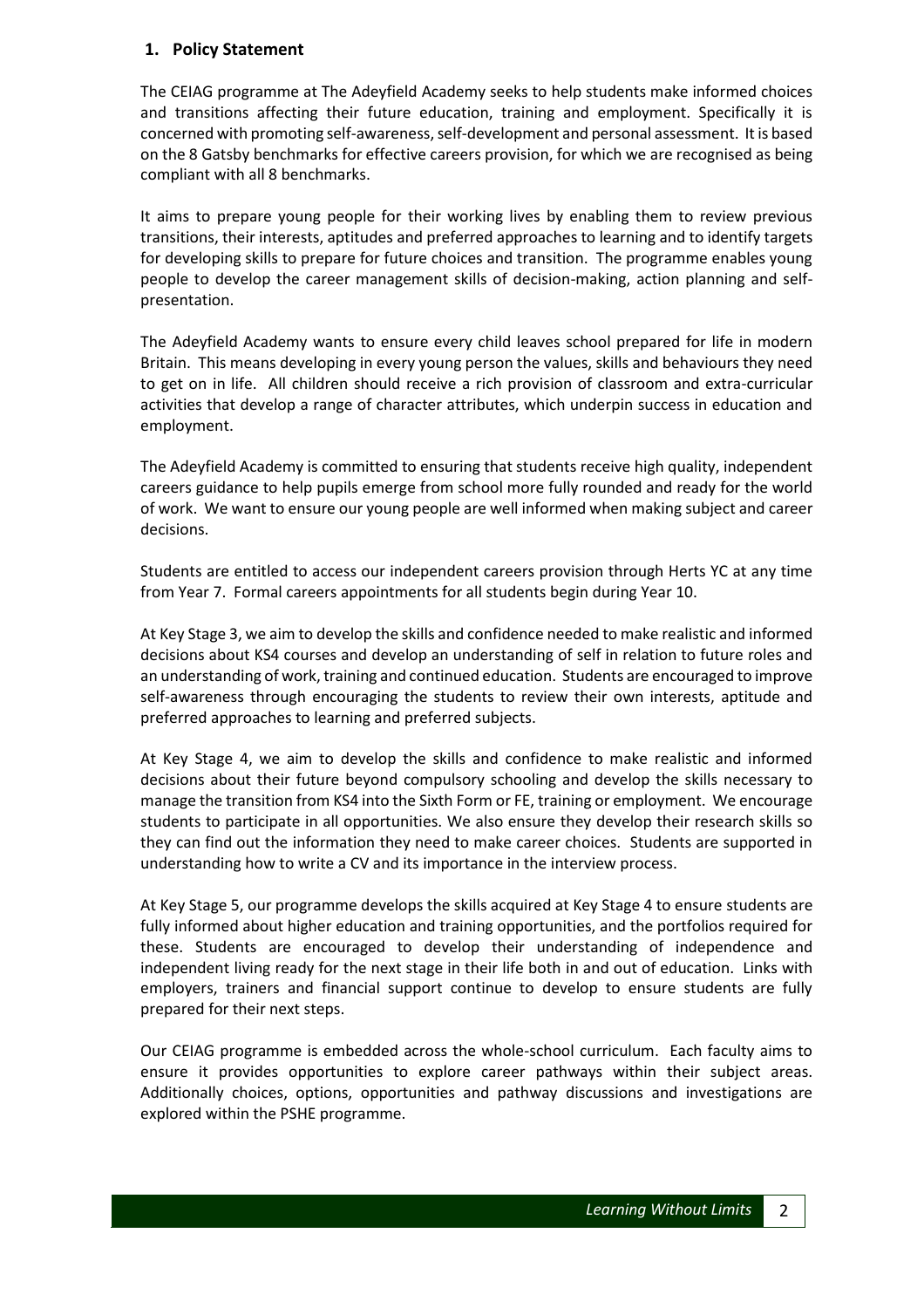### **2. Rationale**

Our programme is based on developing the 8 stages of the Gatsby model for effective careers advice and guidance. These stages can be seen in the following ways delivered through a combination of PSHE lessons, roadshows, workshops and events:

| <b>Stage</b>          |                                                                | Evidence                                                                                                                                                                                                                                                                                                                                                                                                       |
|-----------------------|----------------------------------------------------------------|----------------------------------------------------------------------------------------------------------------------------------------------------------------------------------------------------------------------------------------------------------------------------------------------------------------------------------------------------------------------------------------------------------------|
| 1. Providing a        | stable careers<br>programme                                    | The school will maintain an embedded programme of career education and<br>guidance across all key stages within the school. The school will work to ensure<br>that this programme is known and understood by students, parents, teachers and<br>employers.                                                                                                                                                     |
|                       |                                                                | At Key Stage 3, students are taught about making informed decisions, looking to<br>the future, decision-making, and an introduction to the world of work.                                                                                                                                                                                                                                                      |
|                       |                                                                | At Key Stage 4, students develop their decision making skills, awareness of the<br>workplace, career pathways and opportunities, and preparing for the world of<br>work.                                                                                                                                                                                                                                       |
|                       |                                                                | At Key Stage 5 this is further developed through a variety of workshops and<br>support and guidance to inform and support higher education, apprenticeship<br>and employment opportunities available to them post-sixth form.                                                                                                                                                                                  |
|                       | 2. Learning from<br>career and<br>labour market<br>information | Career and labour market information is provided to every student and their<br>parents, through PSHE and workshop events. Students use online platforms (e.g.<br>Unifrog) as well as events with employers to gain a better understanding of the<br>world of work.                                                                                                                                             |
| pupil                 | 3. Addressing the<br>needs of each                             | All students have access to Connexions personal advisor.<br>This is formally<br>implemented in year 10 and above.<br>Regular tutor interviews enable regular and consistent dialogue regarding<br>options, choices and next steps, providing the necessary support required.                                                                                                                                   |
|                       |                                                                | As students approach the Key Stage 3 into 4 transition, a pathways information<br>evening is held for students and parents regarding GCSE option choices. All<br>students are interviewed to assess suitability of choices in respect of intended<br>ambition and progression. In addition to this, in Key Stage 4 students participate<br>in workshops to support their decision making for their next steps. |
|                       |                                                                | For the Key Stage 4 into 5 transition we run taster days and information evenings<br>to provide an insight into post-16 life at The Adeyfield Academy. All students are<br>interviewed to ensure that a suitable pathway is chosen for study at Key Stage 5,<br>accounting for students intended destinations.                                                                                                 |
| 4. Linking<br>careers | curriculum<br>learning to                                      | All teachers should link curriculum learning with future career pathways.                                                                                                                                                                                                                                                                                                                                      |
| 5.                    | Encounters with<br>employers and<br>employees                  | Students are exposed to a variety of professionals who are employers and<br>employees.                                                                                                                                                                                                                                                                                                                         |
|                       |                                                                | At Key Stage 3, students are involved in an active citizenship programme, part of<br>which involves working with people from the charity sector to promote and raise<br>money for their charity. Guest speakers across year groups, and speed careers<br>networking in Year 7 also provide an opportunity to meet people from a variety<br>of professional backgrounds.                                        |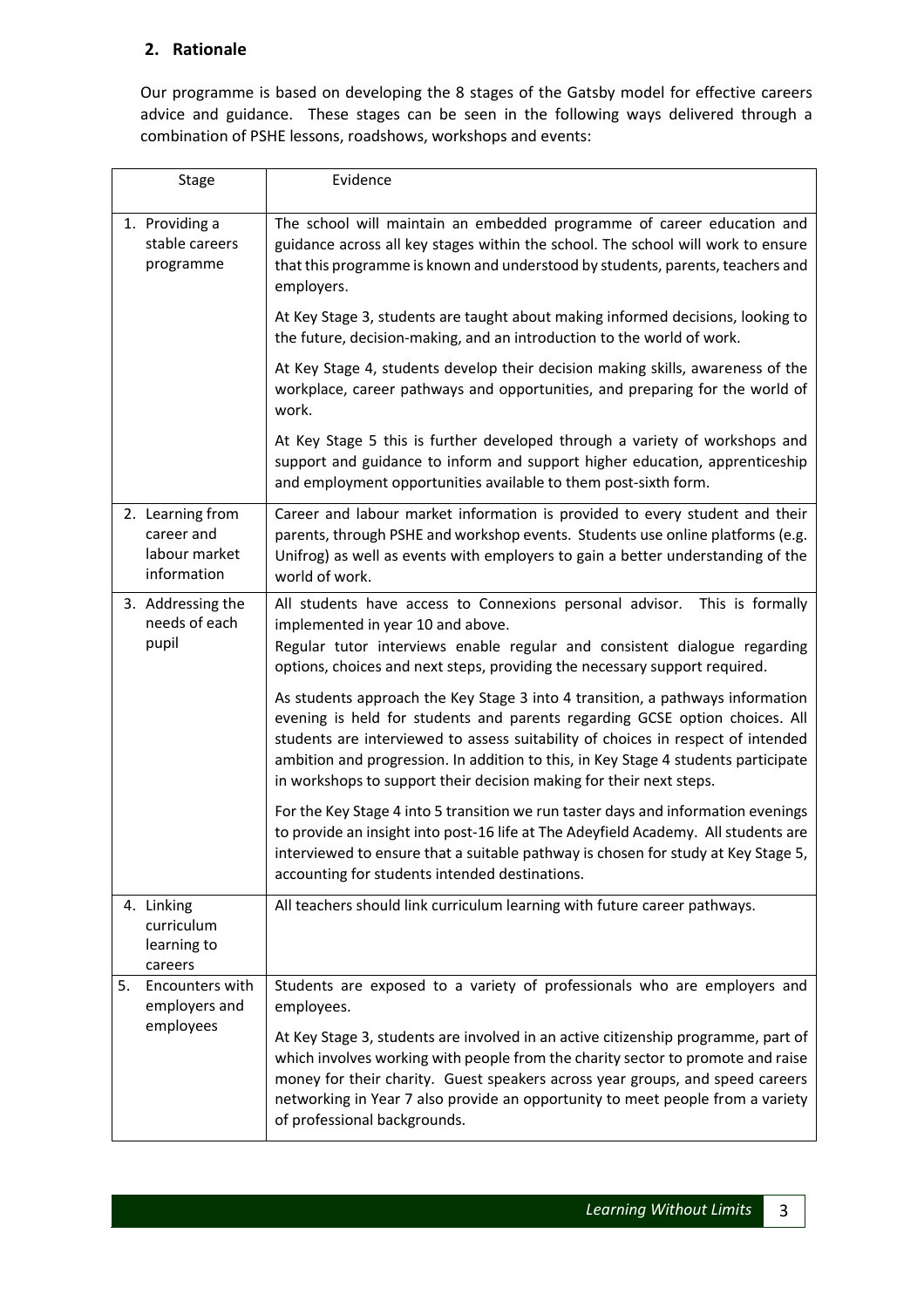|                                                          | In Key Stage 4, Careers networking in Year 9 and pathways, days in Year 11 and<br>sixth form also provide an opportunity speak with employers and employees. Key<br>Stage 4 students also benefit from a variety of 'Aspirational Days'. Days include<br>Dragon's Den Challenges with London Law firms in canary Wharf, 'The Board<br>Room' day with London Engineering firms.                                                                                                                                                                                                                |
|----------------------------------------------------------|-----------------------------------------------------------------------------------------------------------------------------------------------------------------------------------------------------------------------------------------------------------------------------------------------------------------------------------------------------------------------------------------------------------------------------------------------------------------------------------------------------------------------------------------------------------------------------------------------|
|                                                          | Key Stage 4 and 5 students are invited to a futures evening to hear from<br>inspirational speakers in a variety of lines of work from apprenticeships and<br>STEM.                                                                                                                                                                                                                                                                                                                                                                                                                            |
|                                                          | The sixth form also benefits from regular guest visitors as well as corporate<br>organisations such as the NatWest who deliver their Dream Bigger workshops<br>that address issues such as financing etc. as well as an opportunity to meet with<br>professionals.                                                                                                                                                                                                                                                                                                                            |
| 6. Experiences of<br>workplaces                          | Every student should have first-hand experience of the workplace through work<br>shadowing (e.g. a day to work in Year 7, employability week in Year 10 and work<br>shadowing in Year 12).                                                                                                                                                                                                                                                                                                                                                                                                    |
|                                                          | All Children Looked After are fully involved in the Employment Excellence<br>programme including residential, work experience and work opportunities<br>through the VS summer café.                                                                                                                                                                                                                                                                                                                                                                                                           |
| 7. Encounters with<br>further and<br>higher<br>education | The Adeyfield Academy promotes a full range of learning opportunities to all<br>students to help them understand what is available to them through National<br>Careers Fairs (e.g. What Career live at Olympia London for KS5, The Rock<br>Assembly at Wembley stadium for Year 8). As well as Apprenticeship roadshows<br>to support students in making informed choices. As well as networking events in<br>school, inviting guest speakers into school. This also includes both academic and<br>vocational routes and learning in schools, colleges, universities and in the<br>workplace. |
|                                                          | The Adeyfield Academy benefits from close relationships with the University of<br>Hertfordshire. As a result, Year 9 and 10 have the opportunity to attend<br>university events and visits. University open days are publicised and students<br>may apply to the 16-19 Bursary Fund for financial support towards travel costs.                                                                                                                                                                                                                                                               |
| 8. Personal<br>guidance                                  | All students have the opportunity to receive support through careers guidance<br>interviews offered by an externally trained provider (Connexions). Students also<br>receive guidance from their tutor, head of year and the senior leadership team.<br>Students are actively encouraged whenever significant study or career choices<br>are being made, such as Year 9 GCSE options and future pathways in Year 11.                                                                                                                                                                          |

# **3. Commitment**

The Adeyfield Academy is committed to providing a planned programme of careers education, information and guidance for all students in Years 7-13 in partnership with Hertfordshire Connexions Service.

#### **4. Development**

This policy was developed and is reviewed annually through discussions with teaching staff; the school's Connexions personal advisers, students, parents, governors, advisory staff and other external partners.